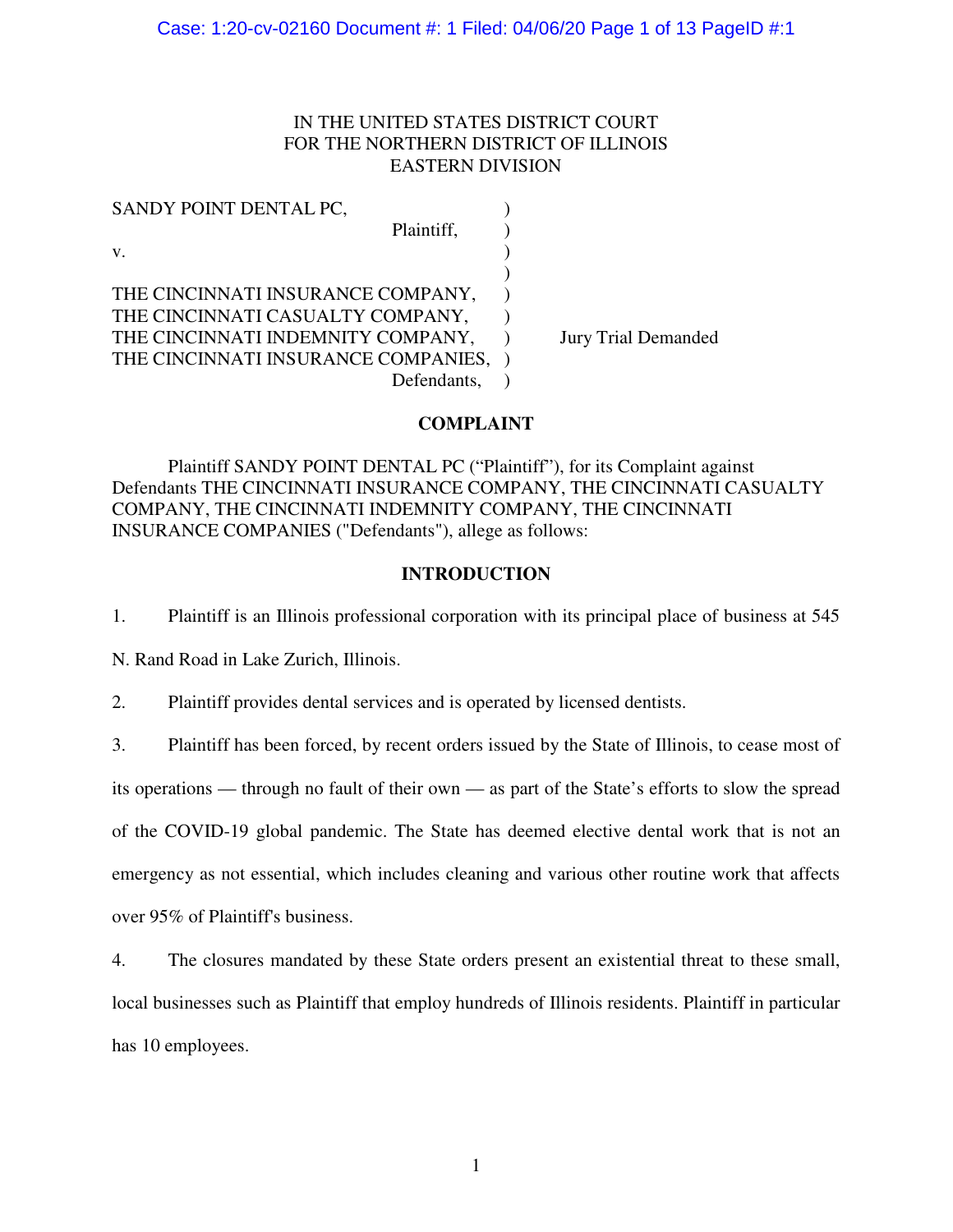## Case: 1:20-cv-02160 Document #: 1 Filed: 04/06/20 Page 2 of 13 PageID #:2

5. To protect its businesses from situations like these, which threaten its livelihoods based on factors wholly outside of its control, Plaintiff obtained business interruption insurance from Defendants.

6. A copy of the full insurance policy is attached hereto as Exhibit A. The policy pays for loss of business income (page 60 of the PDF, section b. Business Income and Extra Expense, see section (1) Business Income, and section 4 on page 61 of the PDF, "Civil Authority. We will pay for the actual loss of "Business Income" you sustain and "Extra Expense" you incur caused by action of civil authority that prohibits access to the "premises" due to direct physical "loss" to property, other than at the "premises", caused by or resulting from any Covered Cause of Loss.)

7. In breach of its insurance obligations that it voluntarily undertook in exchange for Plaintiff's premium payments, Defendants have denied Plaintiff's claims arising from the Stateordered interruption of their businesses.

8. As a result, Plaintiff now brings this action against Defendants for their failure to honor their obligations under commercial business owners insurance policies issued to Plaintiff, which provide coverage for losses incurred due to a necessary suspension of their operations, including when their businesses are forced to close due to a government order.

9. On March 15, 2020, during the term of the policies issued by Defendants to Plaintiffs, Illinois Governor Pritzker issued an order first closing all restaurants, bars, and movie theaters to the public in an effort to address the ongoing COVID-19 pandemic. A few days later, on March 20, 2020, Governor Pritzker ordered all "non-essential businesses" to close. The particulars of that order left dental offices able to do emergency work but not routine work. The March 15 and March 20 orders are hereinafter collectively referred to as the "Closure Orders."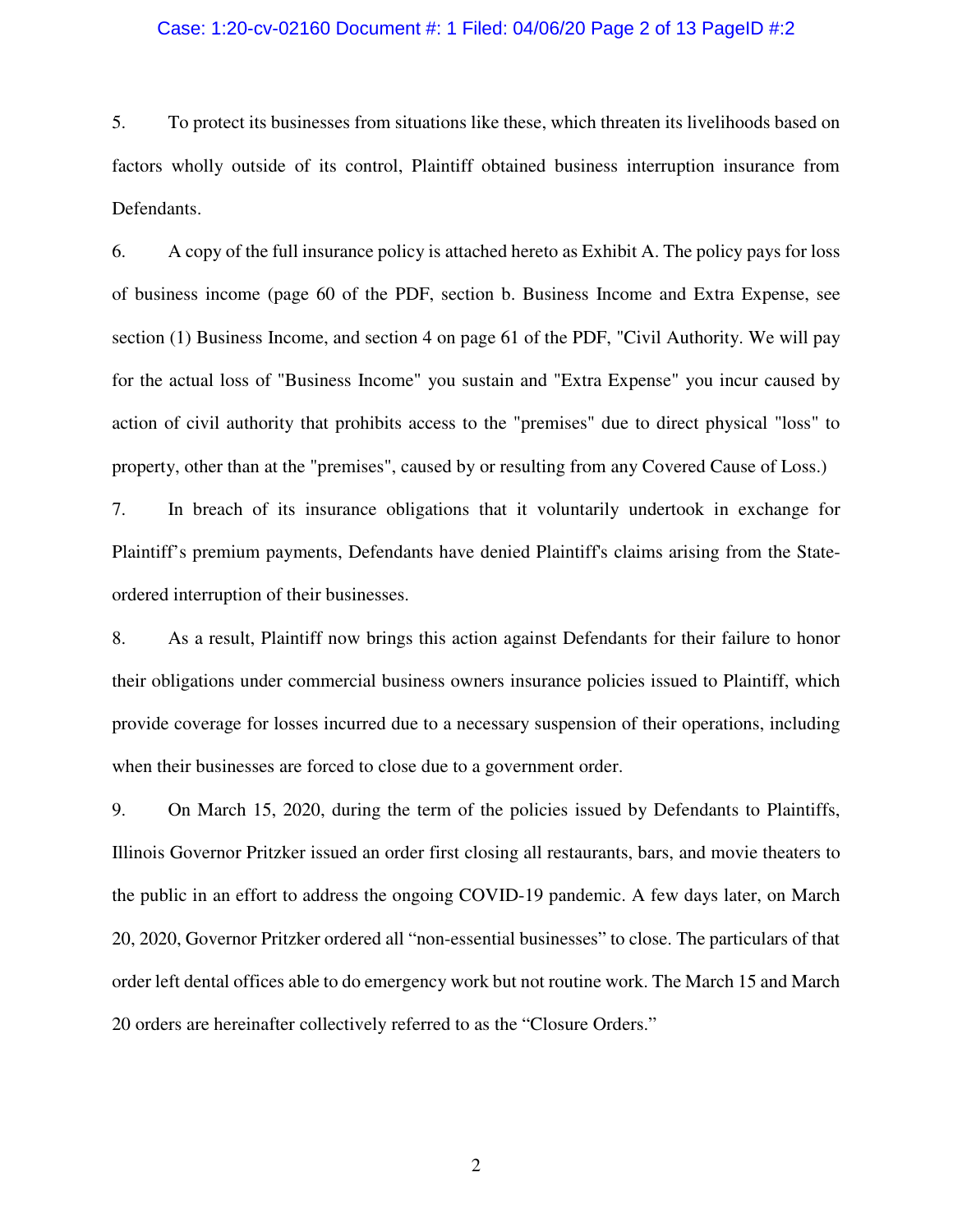### Case: 1:20-cv-02160 Document #: 1 Filed: 04/06/20 Page 3 of 13 PageID #:3

10. The closure orders named healthcare workers as essential so long as they were doing essential work. The American Dental Association ("ADA") issued an advisory opinion telling dentists that elective and routine matters should be postponed during the quarantine period for the sake of patient and staff health. (Found at https://www.ada.org/en/press-room/news-releases/2020 archives/march/ada-calls-upon-dentists-to-postpone-elective-procedures.)

11. The ADA reiterated these guidelines, and also stated that Dentists were to heed the Illinois Governor's April 30 Interim Postponement Recommendation, & to maintain focus on urgent and emergency dental care only. (Found at https://www.ada.org/en/press-room/news-releases/2020 archives/april/summary-of-ada-guidance-during-the-covid-19-

crisis?utm\_source=adaorg&utm\_medium=adahomerotator&utm\_content=interimstatement&utm\_campaign=covid-19 .)

12. Due to the American Dental Association's prominence, it is the industry standard for due care and proper procedure.

13. Dentists who act against the ADA's guidelines can be sued for not practicing due care, and can have their licenses suspended or otherwise impeded by the Illinois Department of Financial  $\&$ Professional Regulation for not practicing such due care.

14. Additionally, the Center for Disease Control and Prevention ("CDC") has made the same recommendation. (Found at https://www.cdc.gov/oralhealth/infectioncontrol/statement-COVID.html .) The Illinois State Dental Society ("ISDS") concurred in these guidelines on March 23, 2020. (Found at: https://www.isds.org/news-details/2020/03/23/3.23.20-isds-revisesrecommendation-after-governor-issues-shelter-in-place-order .)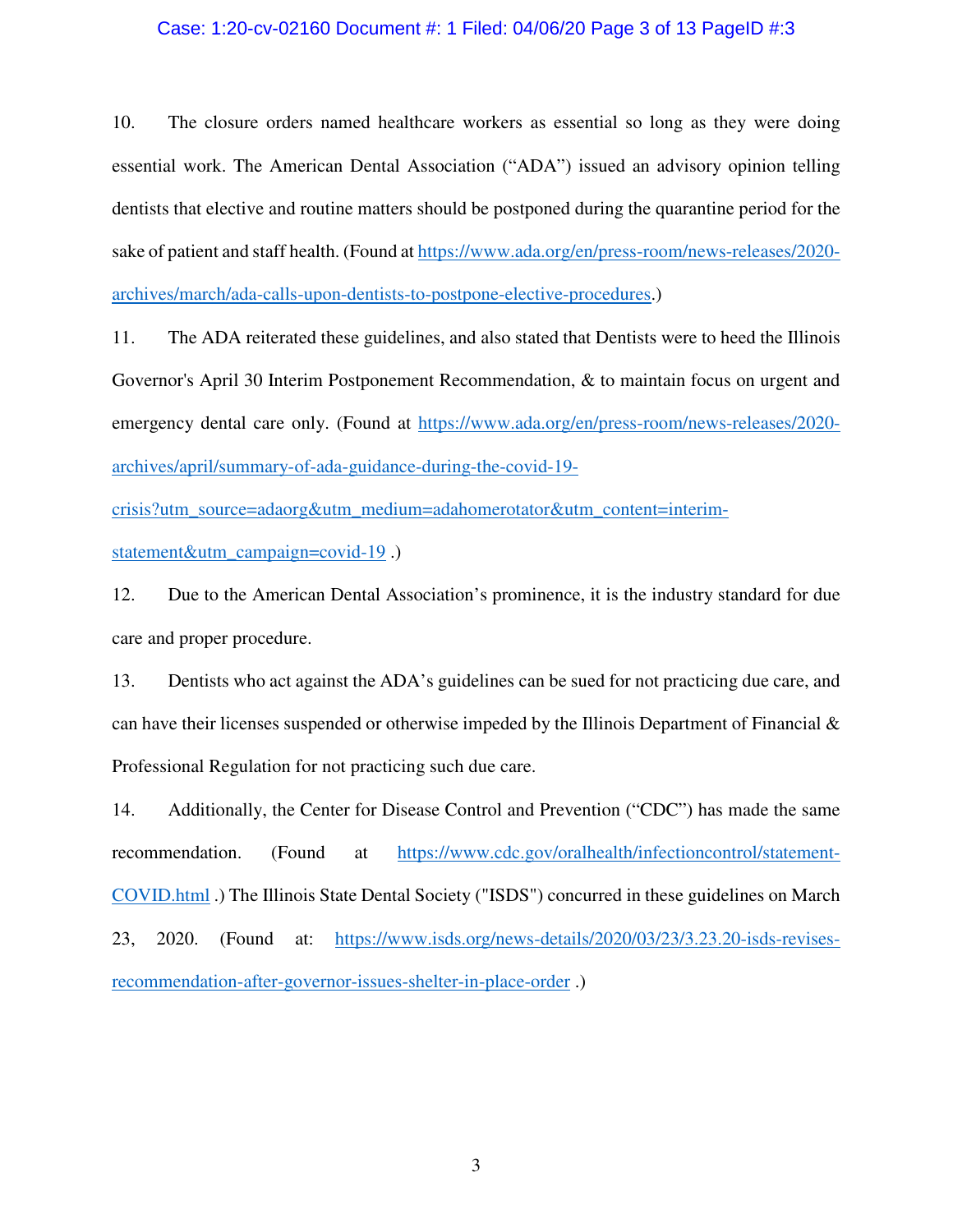### Case: 1:20-cv-02160 Document #: 1 Filed: 04/06/20 Page 4 of 13 PageID #:4

15. The interpretation of these three bodies, the ADA, ISDS, and CDC, maintains the industry standard of due care, and as such create the legal effect of making those nonessential procedures forbidden.

16. Therefore due to the orders of the Illinois Governor and the COVID virus crisis, a dental practice that mostly does routine procedures is effectively shut down during the duration of the crisis. The Plaintiff has been forced to halt ordinary operations, resulting in substantial lost revenues.

17. Defendants have been paid premiums and are contractually obligated to cover losses related to this work shut down.

18. But despite Defendants' promise in its policies to cover the Plaintiff's business interruption losses when the government forces them to close, Defendants have issued a denial to Plaintiff for any losses related to the Closure Orders – within a very short period of receiving Plaintiff's claims – and without first conducting any meaningful coverage investigation, let alone a "reasonable investigation based on all available information" as required under Illinois law.

19. A copy of the denial to Plaintiff's claim is attached hereto as Exhibit B. It claims in relevant part "From a Civil Authority cause of loss perspective, there must be direct physical damage from a covered proper cause of loss that eliminates access to your property."

20. Defendants agent's only reason to Plaintiff for their categorical assertion that Plaintiff's losses are not covered, is based on the assertion that the presence of the coronavirus, which led to the Closure Orders that prohibited Plaintiffs from operating their businesses, does not constitute "direct physical damage."

21. But Defendants' conclusory statement that the actual or alleged presence of a substance like COVID-19 does not result in property damage is contrary to the law in Illinois. Illinois courts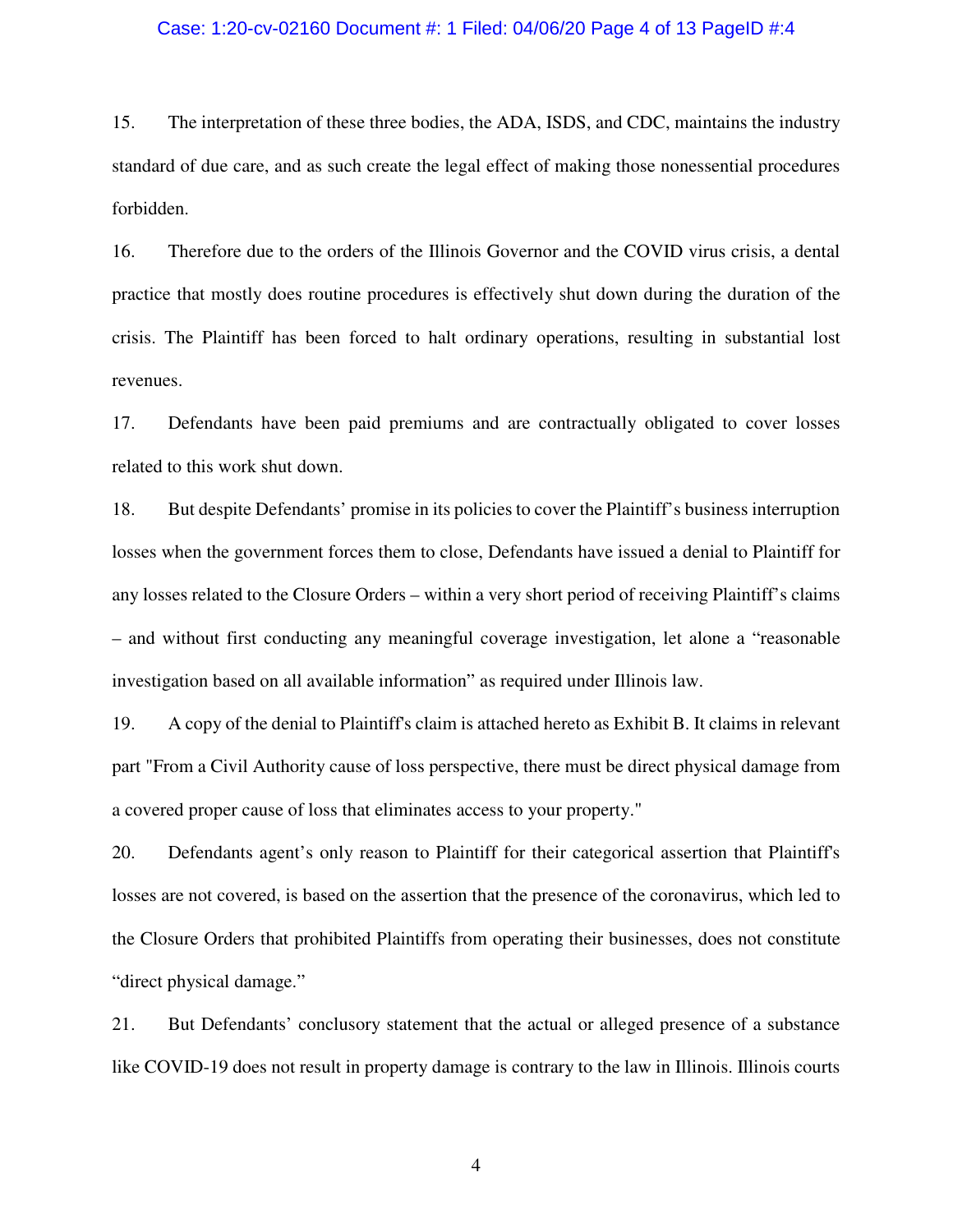### Case: 1:20-cv-02160 Document #: 1 Filed: 04/06/20 Page 5 of 13 PageID #:5

have consistently held that the presence of a dangerous substance in a property constitutes "physical loss or damage." *See, e.g., Bd. of Educ. of Twp. High Sch. Dist. No. 211 v. Int'l Ins. Co*., 720 N.E.2d 622, 625–26 (Ill. Ct. App. 1999), *as modified on denial of reh'g* (Dec. 3, 1999).

22. Moreover, unlike many commercial property policies available in the market, the policies sold by Defendants do not include an exclusion for loss caused by a virus. The policy has rules and conditions regarding bacteria, but a virus is not a bacterium.

23. Thus, Plaintiffs reasonably expected that the insurance they purchased from Defendants included coverage for property damage and business interruption losses caused by viruses like the COVID-19 coronavirus.

24. If Defendants had wanted to exclude pandemic-related losses under the Plaintiffs' policies it easily could have attempted to do so on the front-end with an express exclusion. Instead, Defendants waited until after it collected Plaintiff's premiums, and after a pandemic and the resulting Closure Orders caused catastrophic business losses to Plaintiff, to try to limit its exposure on the backend through its erroneous assertion that the presence of the coronavirus is not "physical loss" and therefore is not a covered cause of loss under its policies.

25. The insurance industry has created specific exclusions for pandemic related losses under similar commercial property policies.

26. The fact that the insurance industry has created specific exclusions for pandemic related losses under similar commercial property policies undermines Defendants' assertion that the presence of a virus, like the coronavirus, does not cause physical loss or damage to property.

27. Thus, Defendants' wholesale, cursory coverage denials are arbitrary and unreasonable, and inconsistent with the plain law in Illinois, and the facts and plain language of the policies it issued. These denials appear to be driven by Defendants' desire to preempt its own financial exposure to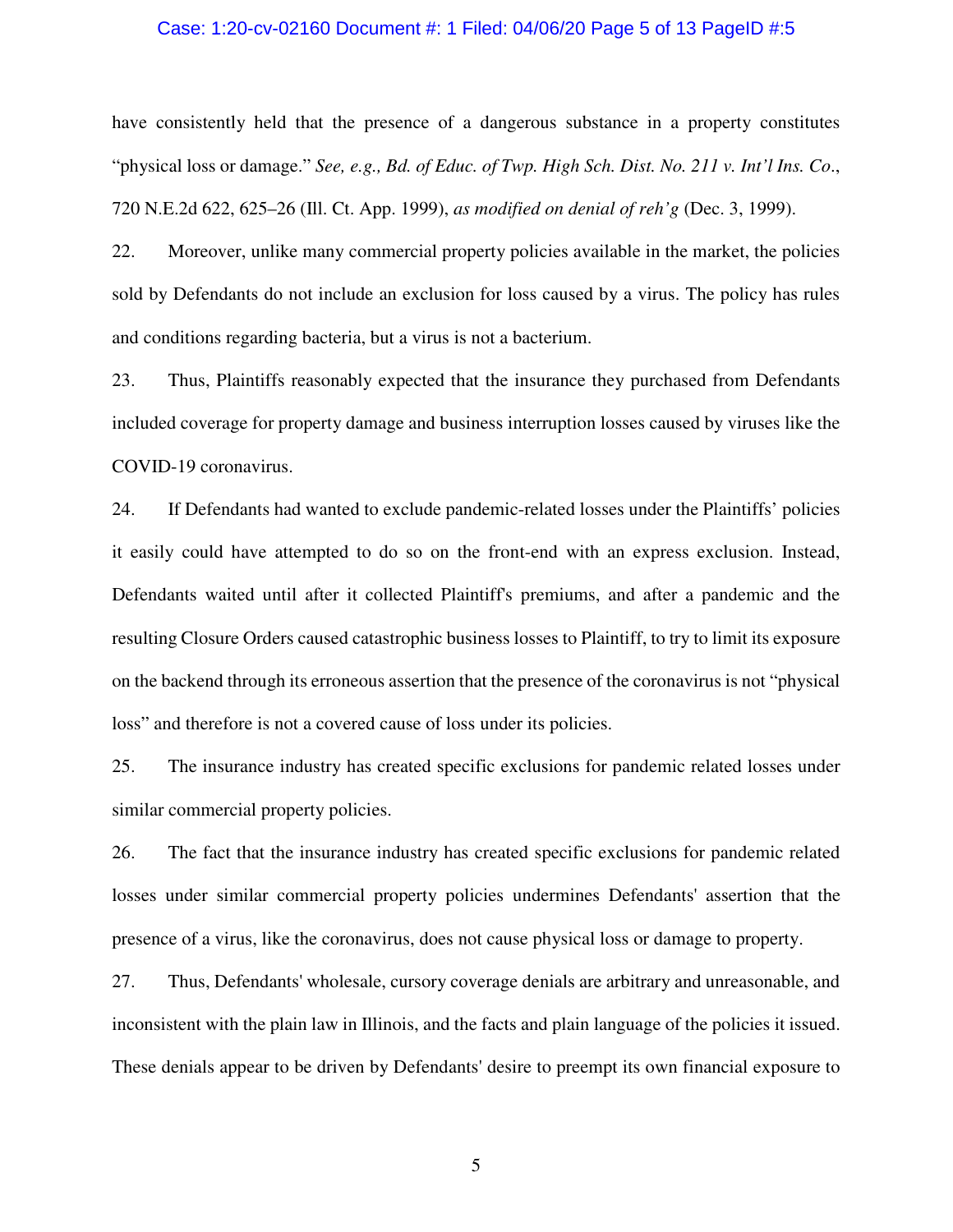### Case: 1:20-cv-02160 Document #: 1 Filed: 04/06/20 Page 6 of 13 PageID #:6

the economic fallout resulting from the COVID-19 crisis, rather than to initiate, as Defendants are obligated to do, a full and fair investigation of the claims and a careful review of the policies they sold to Plaintiff in exchange for valuable premiums.

28. As a result of Defendants' wrongful denial of coverage, Plaintiff files this action for a declaratory judgment establishing that they are entitled to receive the benefit of the insurance coverage they purchased, for indemnification of the business losses they have sustained, for breach of contract, and for bad faith claims handling under 215 ILCS 5/155.

### **PARTIES**

29. Plaintiff is an Illinois professional corporation, operating in Illinois and licensed in Illinois, with its principal place of business in Lake Zurich, Illinois. Plaintiff has a Commercial Insurance Policy from Defendants, Policy No. ECP 026 96 01, which covered losses for occurrences at Plaintiff's business.

30. Defendants are a group of insurance companies acting in unison, engaged in the business of selling insurance contracts to commercial entities such as Plaintiff in Illinois and elsewhere.

31. Defendants are incorporated in the State of Ohio and maintains their principal place of business in Ohio.

### **JURISDICTION & VENUE**

32. This Court has subject matter jurisdiction under 28 U.S.C. § 1332 because there is complete diversity between the parties and the amount in controversy exceeds \$75,000, exclusive of interest and costs.

33. This Court has personal jurisdiction over Defendants pursuant to the Illinois "long arm statute," 735 ILCS 5/2-209, because Defendants have submitted to jurisdiction in this state by: (a) transacting business in Illinois; (b) contracting to insure a person, property or risk located within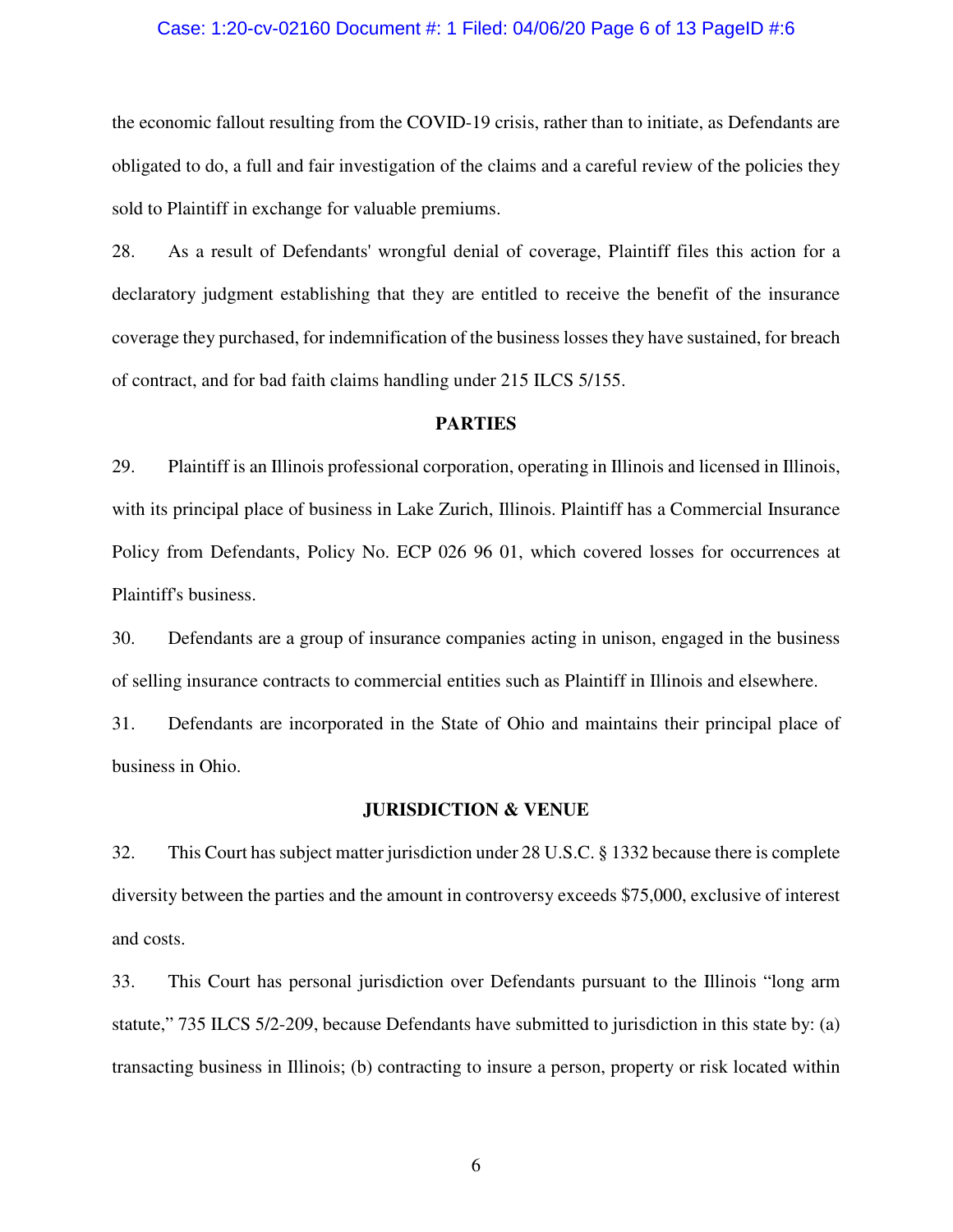### Case: 1:20-cv-02160 Document #: 1 Filed: 04/06/20 Page 7 of 13 PageID #:7

Illinois at the time of contracting; and (c) making a contract substantially connected with Illinois. See 735 ILCS 5/2-209(1), (4), (7). In addition, Defendants exercise substantial, systematic and continuous contacts with Illinois by doing business in Illinois, serving insureds in Illinois, and seeking additional business in Illinois.

34. This Court has jurisdiction to grant declaratory relief under 28 U.S.C. § 2201 because an actual controversy exists between the parties as to their respective rights and obligations under the Policy with respect to the loss of business arising from the civil authority event detailed below.

35. Venue is proper in this district pursuant to 28 U.S.C. § 1391(b)(2) because a substantial part of the events or omission giving rise to Plaintiff's claims occurred within the Northern District of Illinois.

## **FACTUAL ALLEGATIONS**

36. Plaintiff incorporates by reference, as if fully set forth herein, the allegations in paragraphs 1–33 above.

#### A. Defendants' Policies.

37. In exchange for substantial premiums, Defendants sold commercial property insurance policies promising to indemnify the Plaintiff for losses resulting from occurrences, including the necessary suspension of business operations at any insured location caused by a government order, during the relevant time period (each a "Policy" and collectively, the "Policies"). (See aforementioned Exhibit A.)

38. Each Policy was issued to Plaintiff at their principal places of business in Illinois. The Policy provides broad coverage for losses caused by any cause unless expressly excluded. The Defendants' Policies do not exclude losses from viruses or pandemics. Thus, the Policies purchased by the Plaintiff cover losses caused by viruses, such as COVID-19.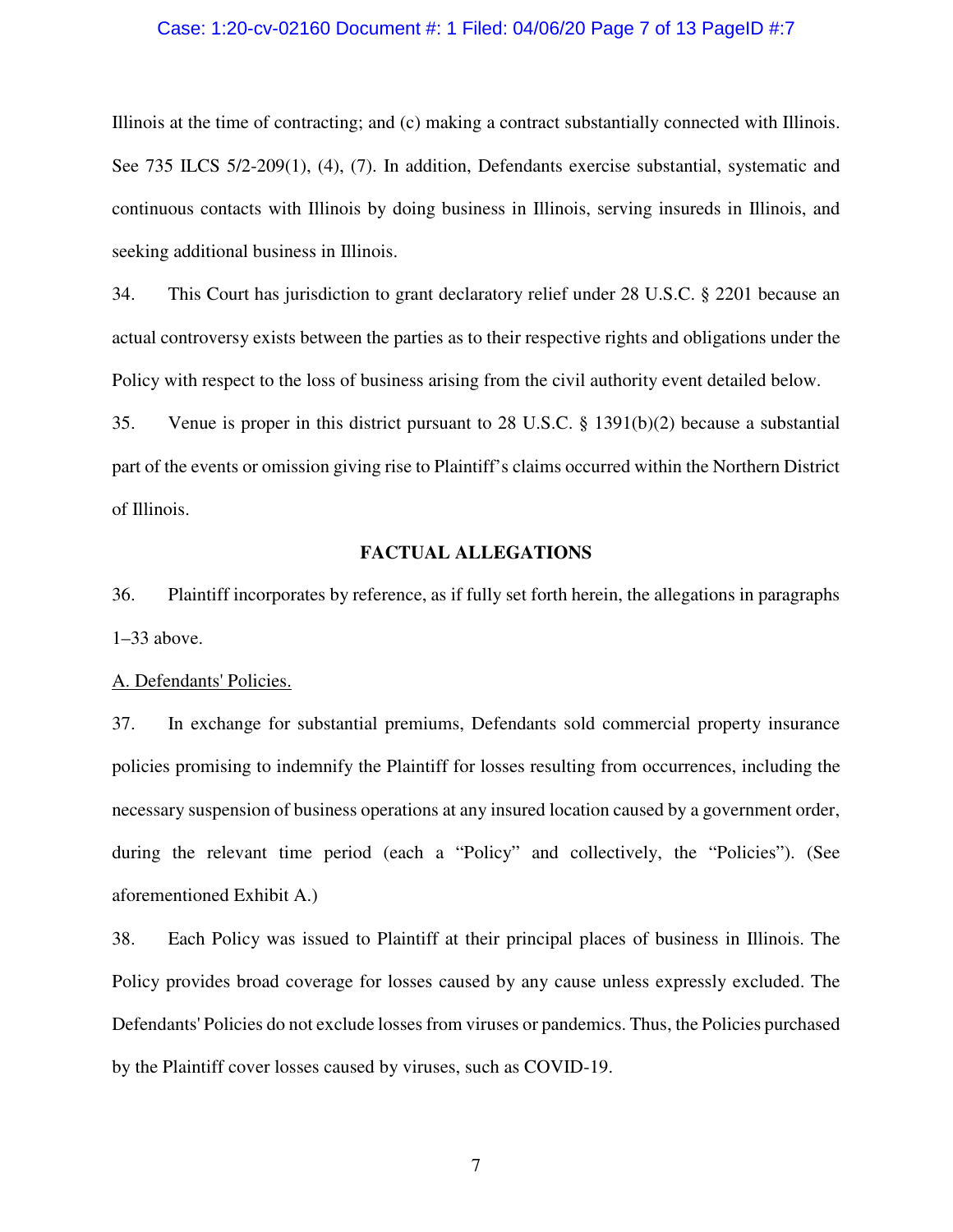### Case: 1:20-cv-02160 Document #: 1 Filed: 04/06/20 Page 8 of 13 PageID #:8

39. In addition to property damage losses, Defendants also agreed to pay for the actual loss of Business Income sustained by Plaintiff due to the necessary suspension of Plaintiff's operations during the period of business interruption "caused by action of civil authority."

40. Section G.2. of the Policy has this definition: ""Business Income" means the: a. Net Income (net profit or loss before income taxes) that would have been earned or incurred; and b. Contiuing normal operating expenses incurred including payroll."

B. The Plaintiff's Losses Due to the Coronavirus Pandemic and the Closure Orders.

41. On March 11, 2020, the World Health Organization declared that the emerging threat from the novel coronavirus—otherwise known as COVID-19—constituted a global pandemic.

42. Emerging research on the virus and recent reports from the CDC indicate that the COVID-19 strains physically infect and can stay alive on surfaces for at least 17 days, a characteristic that renders property exposed to the contagion potentially unsafe and dangerous.

43. Other research indicates that the virus may linger on surfaces for up to four weeks in low temperatures.

44. In response to the pandemic, and the spread of the coronavirus in the Greater Chicago Area and throughout Illinois, on 3/20/2020 Illinois Governor Pritzker issued Executive Order 2020-10, requiring, inter alia, that non-essential operations must cease.

45. The Governor of Illinois' Executive Orders and the implementing bodies supplement thereto were issued in direct response to these dangerous physical conditions, and prohibited the public from accessing Plaintiff's dental offices for routine matters, thereby causing the necessary suspension of over 95% of Plaintiff's operations and triggering the Defendants' coverage responsibilities.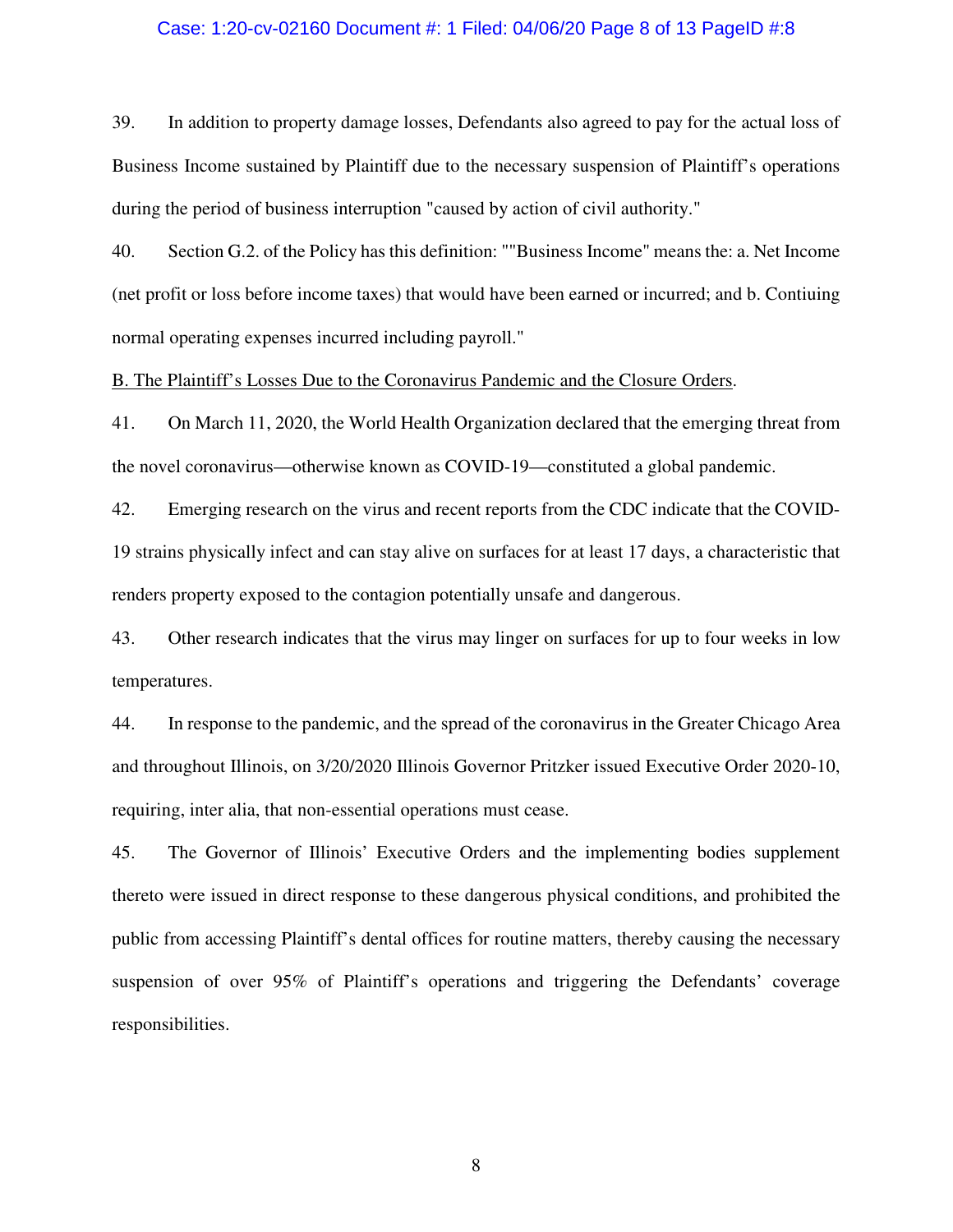### Case: 1:20-cv-02160 Document #: 1 Filed: 04/06/20 Page 9 of 13 PageID #:9

46. Governor Pritzker's March 20, 2020 Closure Order (Executive Order 2020-10) was made in direct response to the continued and increasing presence of the coronavirus on property or around Plaintiff's premises.

47. As a result of these catastrophic losses, Plaintiff has lost substantial revenue.

# **COUNT I: DECLARATORY JUDGMENT**

48. Plaintiff incorporates by reference, as if fully set forth herein, the facts set forth in paragraphs 1 - 47 above, as though fully pleaded herein.

49. The Policy is an insurance contract under which Defendants were paid premiums in exchange for their promise to pay Plaintiff's losses for claims covered by the Policy, such as business losses incurred as a result of the government orders forcing them to close their businesses. 50. Plaintiff has complied with all applicable provisions of the Policies, including payment of the premiums in exchange for coverage under the Policies.

51. Defendants have arbitrarily and without justification refused to reimburse Plaintiff for any losses incurred by Plaintiff in connection with the covered business losses related to the Closure Orders and the necessary interruption of their businesses stemming from the COVID-19 pandemic. 52. An actual case or controversy exists regarding Plaintiff's rights and Defendants' obligations under the Policies to reimburse Plaintiff for the full amount of losses incurred by Plaintiff in connection with Closure Orders and the necessary interruption of its businesses stemming from

53. Pursuant to 28 U.S.C. § 2201, Plaintiff seeks a declaratory judgment from this Court declaring the following: (a) Plaintiff's losses incurred in connection with the Closure Orders and the necessary interruption of their businesses stemming from the COVID-19 pandemic are insured losses under the Policies; (b) Defendants have waived any right they may have had to assert

the COVID-19 pandemic.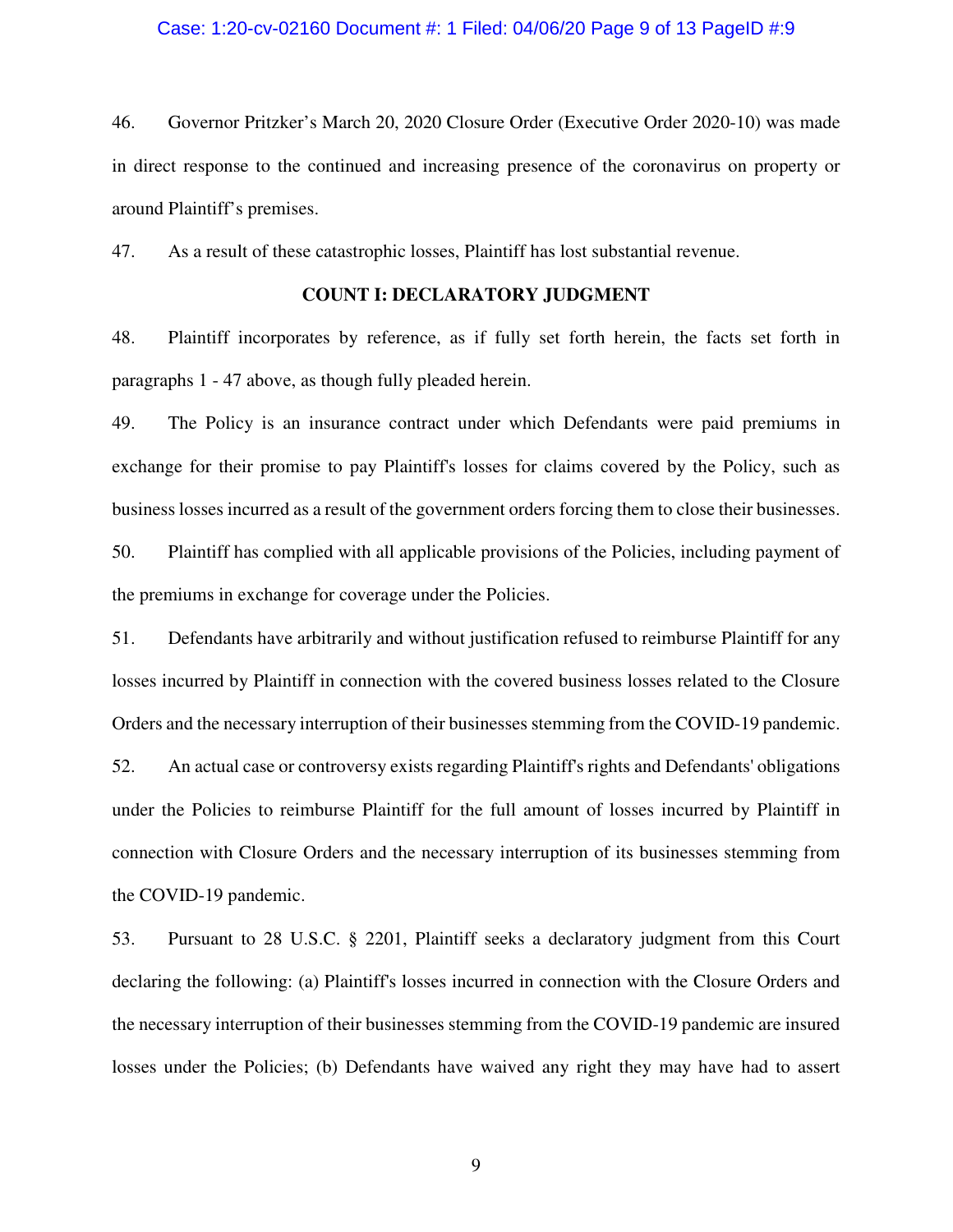### Case: 1:20-cv-02160 Document #: 1 Filed: 04/06/20 Page 10 of 13 PageID #:10

defenses to coverage or otherwise seek to bar or limit coverage for Plaintiff's losses by issuing blanket coverage denials without conducting a claim investigation as required under Illinois law; and (c) Defendants are obligated to pay Plaintiff for the full amount of the losses incurred and to be incurred in connection with the covered business losses related to the Closure Orders during the necessary interruption of their businesses stemming from the COVID-19 pandemic.

## **COUNT II: BREACH OF CONTRACT**

54. Plaintiff incorporates by reference, as if fully set forth herein, the facts set forth in paragraphs 1 - 47 above, as though fully pleaded herein.

55. Each Policy is an insurance contract under which Defendants were paid premiums in exchange for its promise to pay Plaintiff's losses for claims covered by the Policy, such as business losses incurred as a result of the government orders forcing them to close their businesses.

56. Plaintiff has complied with all applicable provisions of the Policies, including payment of the premiums in exchange for coverage under the Policies, and yet Defendants have abrogated their insurance coverage obligations pursuant to the Policy's clear and unambiguous terms.

57. By denying coverage for any business losses incurred by Plaintiff in connection with the Closure Orders and the COVID-19 pandemic, Defendants have breached their coverage obligations under the Policies.

58. As a result of Defendants breaches of the Policies, Plaintiff has sustained substantial damages for which Society Insurance is liable, in an amount to be established at trial.

## **COUNT III: STATUTORY PENALTY FOR BAD FAITH DENIAL OF INSURANCE UNDER 215 ILCS 5/155**

59. Plaintiff incorporates by reference, as if fully set forth herein, the facts set forth in paragraphs 1 - 47 above, as though fully pleaded herein.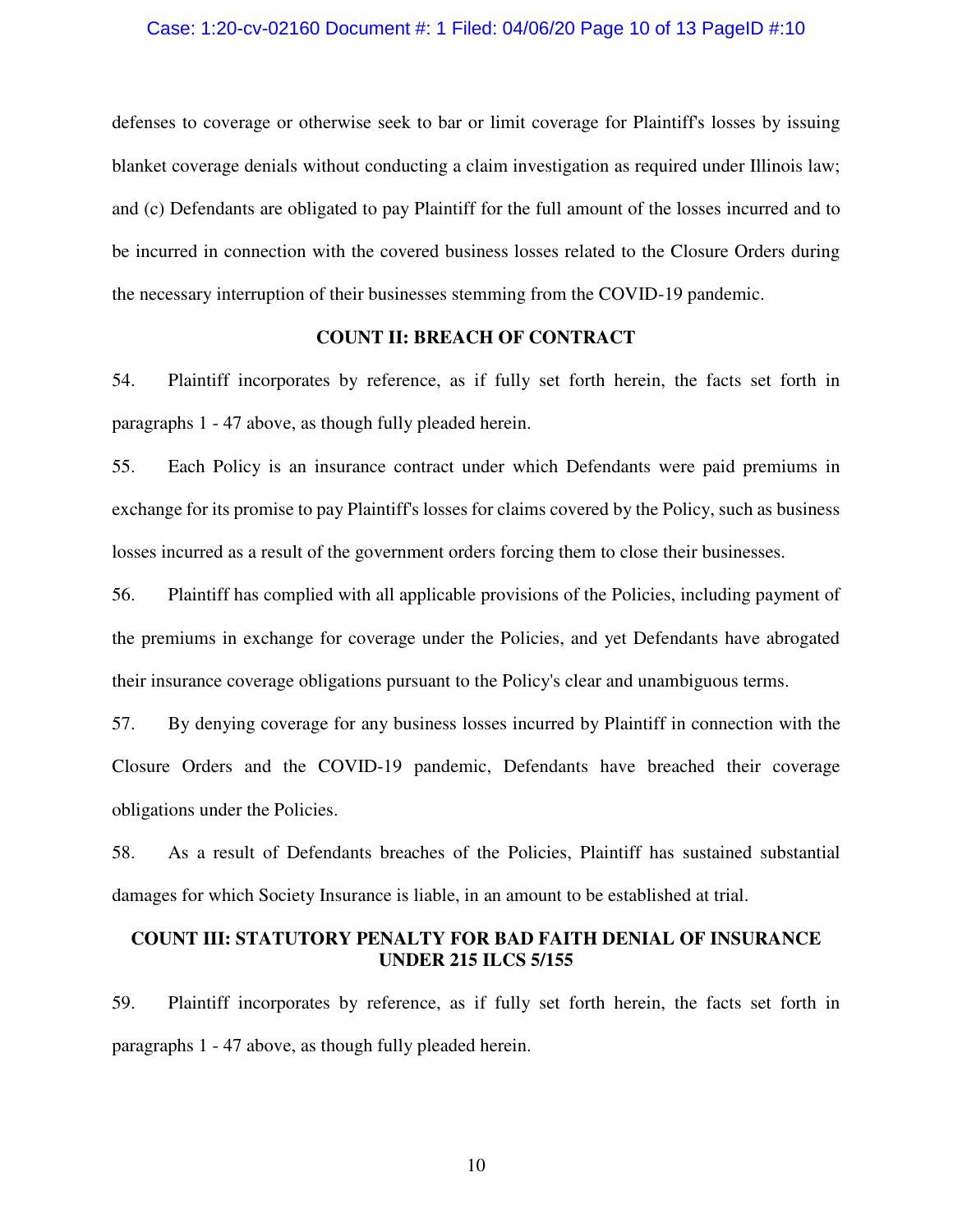### Case: 1:20-cv-02160 Document #: 1 Filed: 04/06/20 Page 11 of 13 PageID #:11

60. Upon receipt of the Closure Order Claims, Defendants immediately denied the claims without conducting any investigation, let alone a "reasonable investigation based on all available information" as required under Illinois law. See 215 ILCS 5/154 et. seq.

61. Defendants' denials were vexatious and unreasonable.

62. Defendants' denials constitute "improper claims practices" under Illinois law—namely Society Insurance's (1) refusals to pay Plaintiff's claims without conducting reasonable investigations based on all available information and (2) failure to provide reasonable and accurate explanations of the bases in its denials. See 215 ILCS 5/154.6 (h), (n).

63. Therefore, pursuant to 215 ILCS 5/155, Plaintiff requests that, in addition to entering a judgment in favor of Plaintiffs and against Defendants for the amount owed under the Policies at the time of judgment, the Court enter a judgment in favor of Plaintiff and against Defendants for an amount equal to the greater of (1) 60% of the amount which the trier of fact finds that Plaintiff is entitled to recover under the Policies, exclusive of costs; and (2) \$60,000 per Plaintiff. See 215 ILCS 5/155.

64. Plaintiff further requests that the Court enter a judgment in favor of Plaintiff and against Defendants in an amount equal to the attorney fees and costs incurred by Plaintiff for the prosecution of this coverage action against Defendants, which amount will be proved at or after trial, pursuant to 215 ILCS 5/155.

### **PRAYER FOR RELIEF**

WHEREFORE, Plaintiffs respectfully pray that the Court:

1. Enter a declaratory judgment on Count II of the Complaint in favor of Plaintiff and against Defendants, declaring as follows: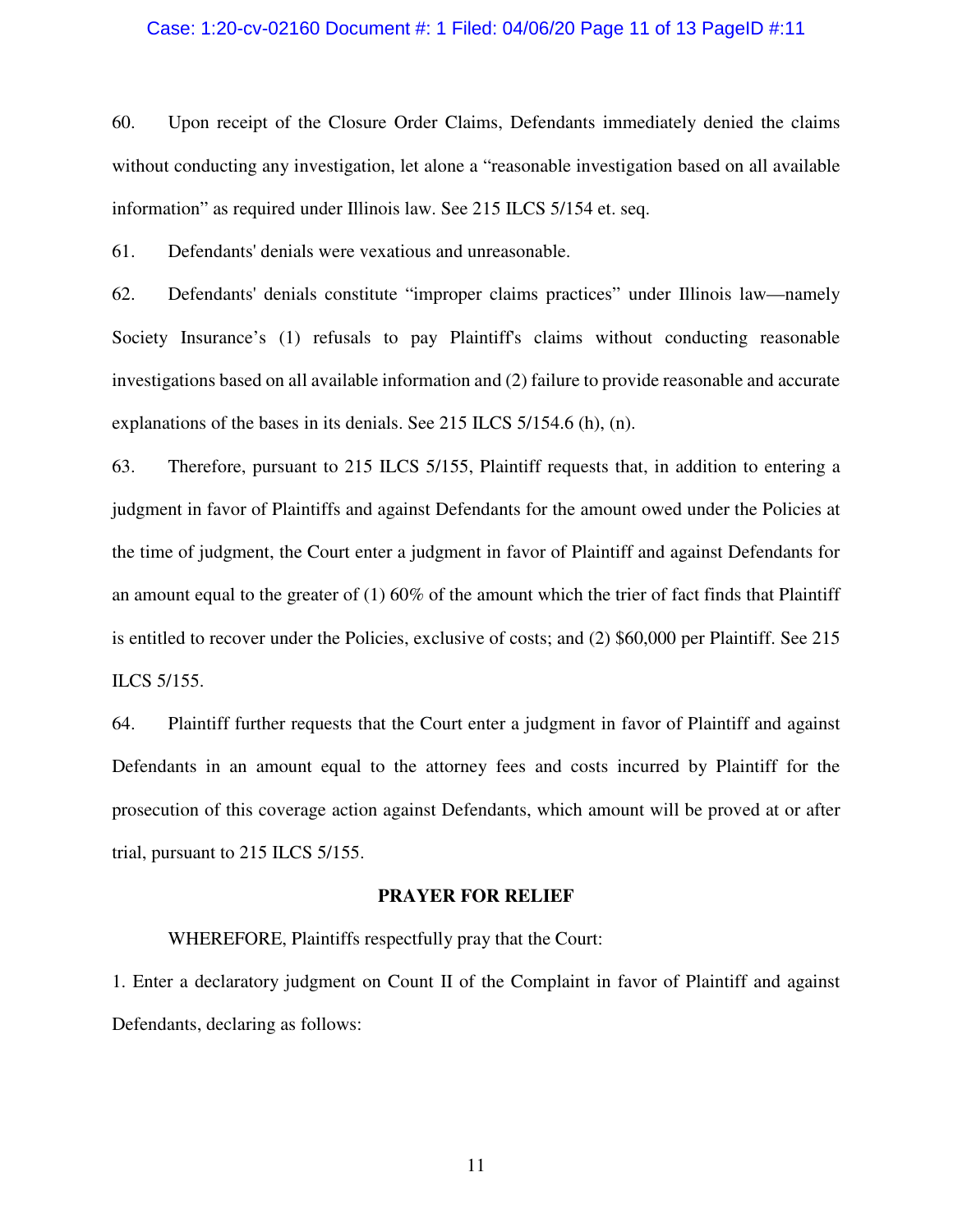## Case: 1:20-cv-02160 Document #: 1 Filed: 04/06/20 Page 12 of 13 PageID #:12

 (a) Plaintiff's losses incurred in connection with the Closure Orders and the necessary interruption of their businesses stemming from the COVID-19 pandemic are insured losses under the Policies;

 (b) Defendants have waived any right it may have had to assert defenses to coverage or otherwise seek to bar or limit coverage for Plaintiff's losses by issuing blanket coverage denials without conducting a claim investigation as required under Illinois law; and

 (c) Defendants are obligated to pay Plaintiff for the full amount of the losses incurred and to be incurred in connection with the covered business losses related to the Closure Orders during the shelter in place period and the necessary interruption of their businesses stemming from the COVID-19 pandemic.

2. Enter a judgment on Count II of the Complaint in favor of Plaintiff and against Defendants (jointly and severably) and award damages for breach of contract in an amount to be proven at

trial;

3. Enter a judgment on Count III of the Complaint in favor of Plaintiff and against Defendants (jointly and severably) in the amount equal to amount equal to the greater of (1) 60% of the amount which the trier of fact finds that Plaintiff is entitled to recover under the Policies, exclusive of costs; and (2) \$60,000 per Plaintiff;

4. Enter a judgment in favor of Plaintiff and against Defendants (jointly and severably) in an amount equal to all attorney fees and related costs incurred for the prosecution of this coverage action against Defendants, pursuant to 215 ILCS 5/155, which amount to be established at the conclusion of this action;

5. Award to Plaintiff and against Defendants (jointly and severably) prejudgment interest, to be calculated according to law, to compensate Plaintiff for the loss of use of funds caused by Defendants wrongful refusal to pay Plaintiff for the full amount in costs incurred in connection with Closure Order Claims.

6. Award Plaintiff such other, further, and additional relief as this Court deems just and appropriate.

## **JURY DEMAND**